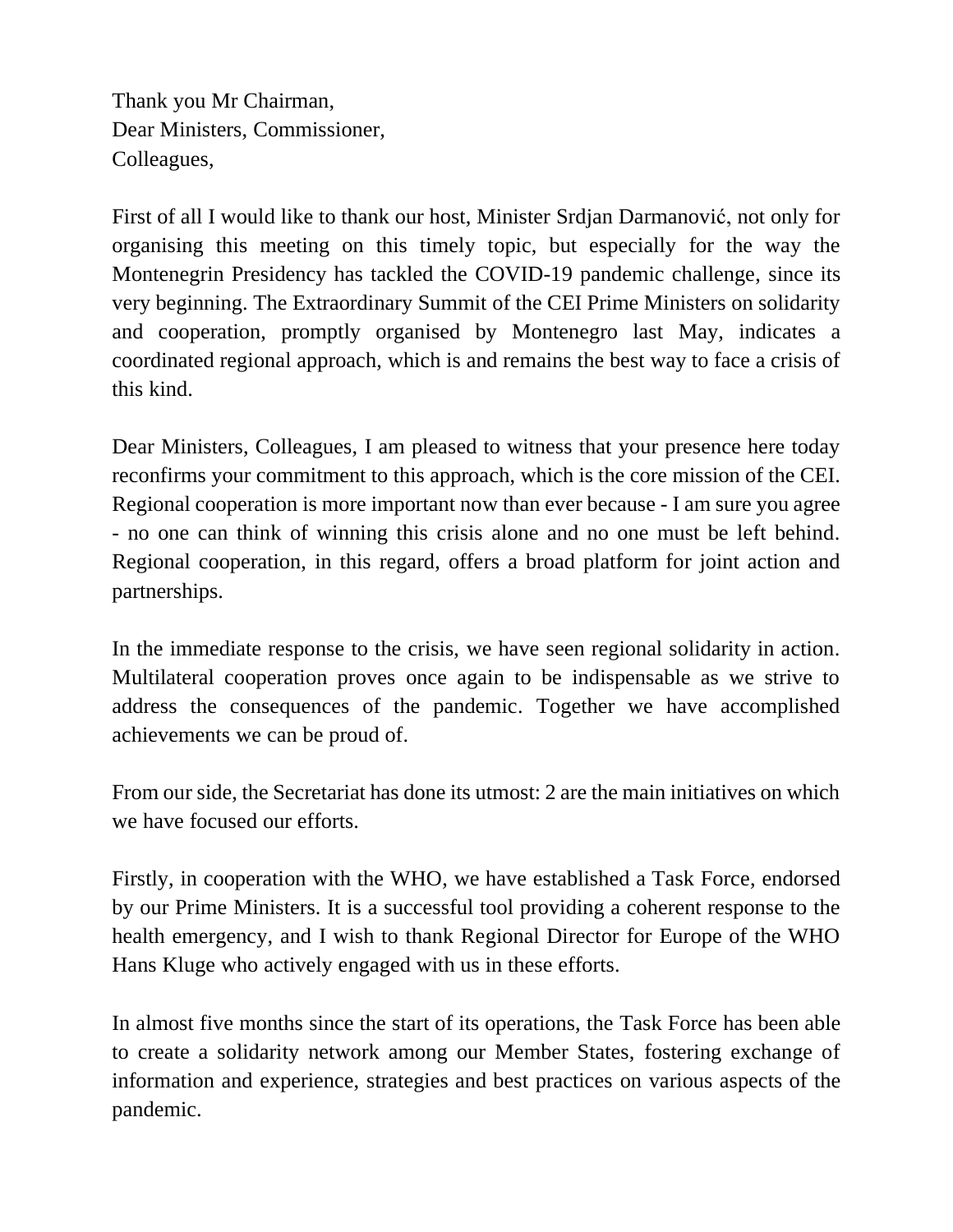This is a first of its kind initiative, and we are proud of it, if we also consider that Ursula von der Leyen, President of the EU Commission, in her latest speech, stressed the importance of the creation of networks, among the European countries, in facing the pandemic challenges.

We consider this cooperation with the WHO a very fruitful one, and we are strongly committed to strengthening it and making it grow.

Based on this positive experience, we should move forward by further enhancing our regional cooperation through strong partnerships. In this regard, we welcome similar initiatives, especially in the economic field, which could support us in facing the consequences of the pandemic also in this sector.

The second important initiative we have launched is the Extraordinary Call for Proposals, dedicated to health, education and SMEs. On the one hand, it could be considered a success for the huge number of applicants, more than 7000, but on the other hand it shows how grave the situation on the ground actually is.

We acted promptly to respond to the most urgent needs with all our resources, and I am thankful to the countries for the common decision to use the entire budget of our Cooperation Fund. A double thanks to Italy for doubling its contribution offering an amount of the CEI fund at the EBRD for this Call. Nevertheless, it was not enough to satisfy all the requests.

In this regard, the Secretariat has launched a fund raising campaign trying to involve the most relevant Institutions starting from the European Commission. I would like to thank Commissioner Vharely, who expressed his willingness on several occasions to support us. Your presence dear Commissioner at all the latest important meetings of our Organization shows your strong commitment. The EBRD is another longstanding partner, and we are grateful for everything it has done and it could still do for our Countries. For this reason let me thank Mattia Romani, an old friend of ours, who is here with us today on behalf of the Bank.

We are confident to be able to count on this crucial support, but the gravity of the situation on the ground calls for a stronger commitment from the Governments of